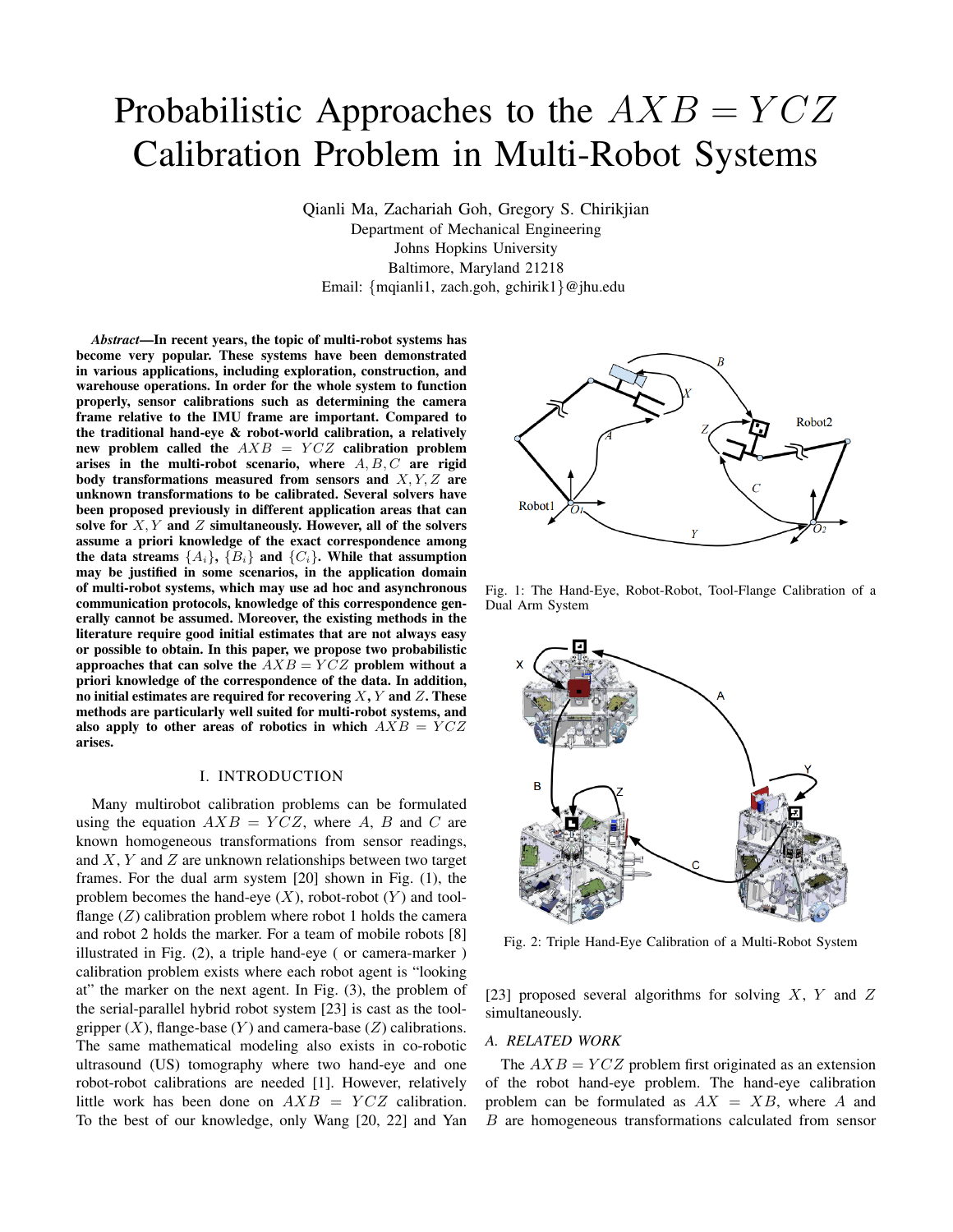readings, and  $X$  is the unknown transformation from the mounted sensor (US probe, camera, etc.) to the robot endeffector. Tsai [\[19\]](#page-8-5) and Shiu [\[18\]](#page-8-6) were among the first to solve the  $AX = XB$  problem. Many other solvers have also been proposed in the literature [\[2,](#page-8-7) [3,](#page-8-8) [4,](#page-8-9) [7,](#page-8-10) [10,](#page-8-11) [13,](#page-8-12) [16,](#page-8-13) [24\]](#page-8-14). The hand-eye and robot-world calibration problem is an extension of the hand-eye problem, and is formulated as  $AX = YB$ where  $X$  denotes the transformation between sensor and the end-effector and Y describes the transformation between the robot base frame and the world frame. In this formulation, A and  $B$  are the homogeneous transformations measured directly from sensors. Quite a few  $AX = YB$  solvers have been proposed in the literature [\[9,](#page-8-15) [11,](#page-8-16) [12,](#page-8-17) [14,](#page-8-18) [15,](#page-8-19) [17,](#page-8-20) [25\]](#page-8-21). Most of the existing  $AX = XB$  and  $AX = YB$  solvers deal with the case where there is an exact correspondence between the data pairs  $A_i$  and  $B_i$ . However, this is generally not true in real applications due to asynchronous sensors or missing data. [\[2\]](#page-8-7) and [\[15\]](#page-8-19) proposed probabilistic approaches for solving the  $AX = XB$  and  $AX = YB$  problems respectively, and both of them show the superiority of the probabilistic approaches over the traditional solvers when handling data without a priori knowledge of correspondence.

## *B. CONTRIBUTIONS*

In this paper, we propose two "probabilistic" frameworks for solving the  $AXB = YCZ$  robot system calibration problem. Due to the different physical properties of the robotic system, two types of probabilistic  $AXB = YCZ$  solvers exist which greatly reduce the need for a priori knowledge of the correspondence between sensor data. We use the word "probabilistic" because the measured datasets  $\{A_i\}$ ,  $\{B_i\}$ , and  ${C_i}$  are each replaced with histograms on the space of rigidbody poses, and normalized to be probability densities. That is, while there are no random variables in this problem, the tools of probability and measure theory can still be employed with great benefit.

The rest of the paper is organized as follows. In section [II,](#page-1-1) we introduce some of the fundamental mathematical background. Section [III](#page-2-0) describes in detail the formulation of the two probabilistic  $AXB = YCZ$  solvers. In section [IV,](#page-5-0) we perform numerical simulations to compare the probabilistic and traditional  $AXB = YCZ$  solvers, and show the effectiveness and robustness of the former. Comparison between the two probabilistic approaches are also performed to show their respective desired application scenario. In section [V,](#page-7-0) we draw conclusions and point out future directions.

#### II. MATHEMATICAL BACKGROUND

<span id="page-1-1"></span>Before going into the probabilistic solvers for the  $AXB =$  $YCZ$  problem, we provide a brief introduction to the concepts of mean, covariance and convolution on the special Euclidean group  $SE(3)$ .

The special Euclidean group  $SE(3)$  is the space consisting of rigid body transformations of the following form:

$$
H(R,t) = \begin{pmatrix} R & t \\ 0^T & 1 \end{pmatrix} \in SE(3), \ R \in SO(3) \qquad (1)
$$

<span id="page-1-0"></span>

Fig. 3: Flange-Base, Camera-Base and Tool-Gripper Calibration of a Serial-Parallel Manipulator

where  $t \in \mathbb{R}^3$  is a translation vector and  $SO(3)$  denotes the special orthogonal group consisting of  $3 \times 3$  rotation matrices.  $T$  denotes the transpose of a vector or matrix and  $H$  is the symbol for a group element in  $SE(3)$ . The group operation is matrix multiplication.

There is a unique and correct way to define integration on SE(3) called the "Haar measure", and is denoted as  $dH$ . In particular, if R is expressed in ZXZ Euler angles  $(\alpha, \beta, \gamma)$ , then to within an arbitrary scale factor  $dH =$  $\sin \beta \, d\alpha \, d\beta \, d\gamma \, dt_1 \, dt_2 \, dt_3$ . Within this context, the convolution of two well-behaved functions can be defined as [\[5,](#page-8-22) [6\]](#page-8-23):

$$
(f_1 * f_2)(H) = \int_{SE(3)} f_1(K) f_2(K^{-1}H) dK \tag{2}
$$

where  $K, H \in SE(3)$ . The integral over  $SE(3)$  can be expressed in various coordinates and here we choose the exponential coordinates, where the six-dimensional integral over  $SE(3)$  and its measure can be found in [\[21\]](#page-8-24).

As it will be used in later sections, we define a Dirac delta function on  $SE(3)$ ,  $\delta(H)$ , by the properties

$$
(f * \delta)(H) = \int_{SE(3)} f(K)\delta(K^{-1}H) dK = f(H),
$$
 (3)

and

$$
\int_{SE(3)} \delta(H)dH = 1.
$$
\n(4)

<span id="page-1-2"></span>Informally, we can think of  $\delta(H)$  as an infinite spike of the form

$$
\delta(H) = \begin{cases}\n+\infty & \text{if } H = \mathbb{I}_4 \\
0 & \text{if } H \neq \mathbb{I}_4\n\end{cases}
$$
\n(5)

where  $\delta(H)$  is only nonzero at the identity and zero elsewhere,  $H \in SE(3)$  and  $\mathbb{I}_4$  denotes a 4 by 4 identity matrix. Given  $A \in SE(3)$ , the corresponding shifted version of the Dirac delta function can be defined as  $\delta_A(H) = \delta(A^{-1}H)$ .

In the probabilistic approaches to be introduced, all  $SE(3)$ elements will be represented by their mean  $M$  and covariance Σ. Given a probability density function (PDF) as  $f(H)$ , its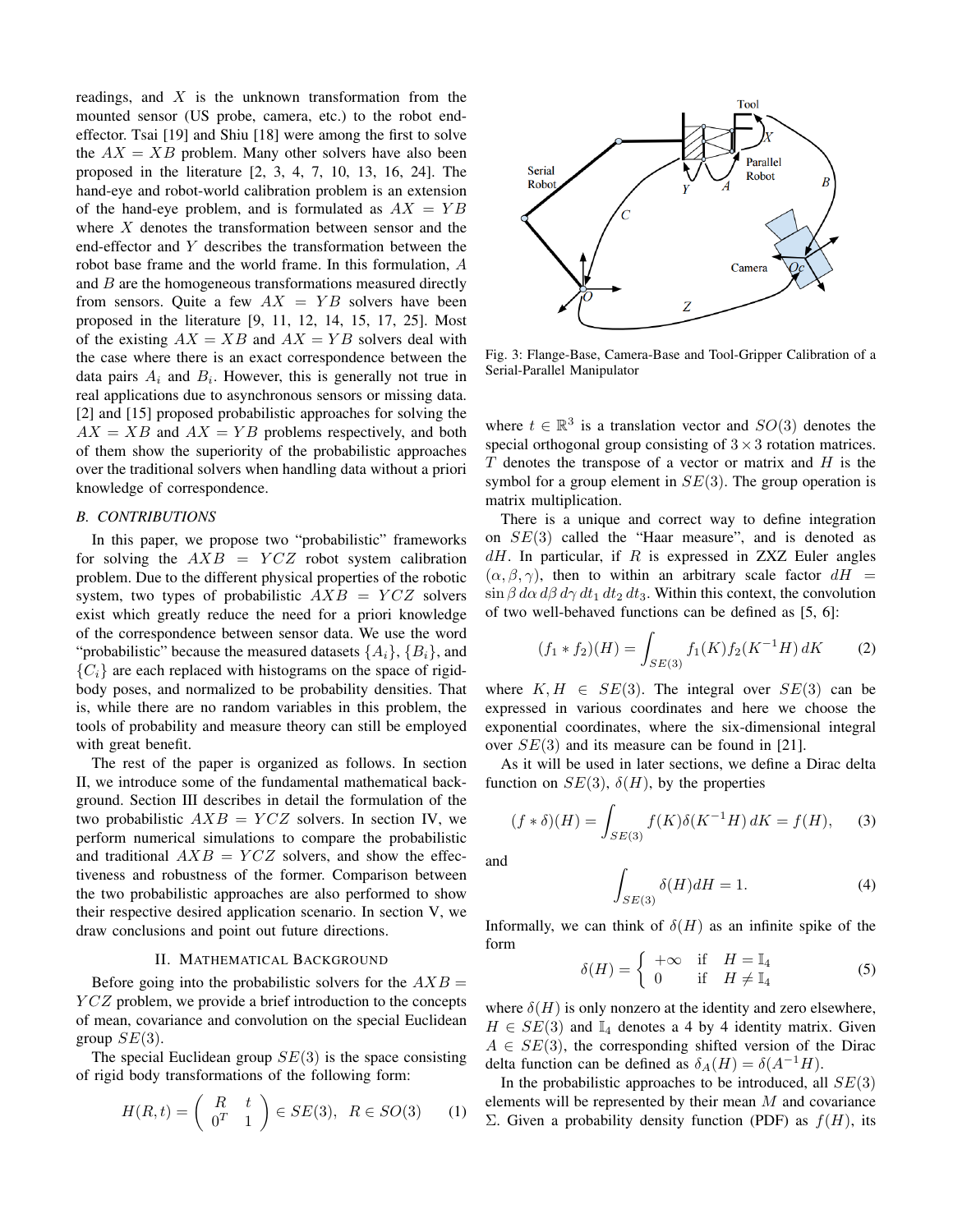mean and covariance are defined to satisfy the following equations [\[5,](#page-8-22) [21\]](#page-8-24):

$$
\int_{SE(3)} \log(M^{-1}H) f(H) \, dH = \mathbb{O}_4 \tag{6a}
$$

$$
\Sigma = \int_{SE(3)} \log^{\vee} (M^{-1}H) [\log^{\vee} (M^{-1}H)]^T f(H) \, dH \quad (6b)
$$

where  $\mathbb{O}_4$  denotes the  $4 \times 4$  zero matrix and  $H = \exp \mathbf{h}$ ,  $\widehat{\mathbf{h}} \in se(3), \ \mathbf{h} = \log^{\vee}(H) \in \mathbb{R}^{6}, \text{ and}$ 

<span id="page-2-5"></span>
$$
\log(H) = \begin{pmatrix} 0 & -h_3 & h_2 & h_4 \\ h_3 & 0 & -h_1 & h_5 \\ -h_2 & h_1 & 0 & h_6 \\ 0 & 0 & 0 & 0 \end{pmatrix}.
$$
 (7)

Given a PDF describing  $\{A_i\}$  as  $f_A(H)$ , where  $i =$  $1, \ldots, n$ , the corresponding discrete versions of the mean and covariance are:

$$
\sum_{i=1}^{n} \log(M_A^{-1} A_i) = \mathbb{O}_4 \tag{8a}
$$

$$
\Sigma_A = \sum_{i=1}^n \log^{\vee} (M_A^{-1} A_i) [\log^{\vee} (M_A^{-1} A_i)]^T.
$$
 (8b)

Numerically, given a set of  $A_i$ ,  $M_A$  can be solved in an iterative manner as described in [\[21\]](#page-8-24). In the context of  $AXB = YCZ$  calibration,  $M_B$  and  $M_C$  can be computed in a similar fashion, and  $\Sigma_A$ ,  $\Sigma_B$  and  $\Sigma_C$  are straightforward to compute given  $M_A$ ,  $M_B$  and  $M_C$ . Given two PDFs  $f_1$  and  $f_2$ on  $SE(3)$ , if both of them are "highly-focused" in the sense that  $\|\Sigma_1\| \ll 1$  and  $\|\Sigma_2\| \ll 1$ , then the mean and covariance of their convolution  $(f_1 * f_2)(g)$  can be calculated as [\[21\]](#page-8-24):

$$
M_{1*2} = M_1 M_2 \tag{9a}
$$

$$
\Sigma_{1*2} = Ad(M_2^{-1})\Sigma_1 Ad^T(M_2^{-1}) + \Sigma_2
$$
 (9b)

where

$$
Ad(H) = \begin{pmatrix} R & \mathbb{O}_3 \\ \hat{t}R & R \end{pmatrix}.
$$
 (10)

The "hat" operation here converts a three dimensional vector into a skew-symmetric matrix:

$$
\hat{t} = \begin{pmatrix} 0 & -t_3 & t_2 \\ t_3 & 0 & -t_1 \\ -t_2 & t_1 & 0 \end{pmatrix}.
$$
 (11)

The following is also true and will be used later:

$$
Ad(H^{-1}) = Ad^{-1}(H) = \begin{pmatrix} R^T & \mathbb{O} \\ -\widehat{R^T}tR^T & R^T \end{pmatrix} . \tag{12}
$$

#### III. PROBLEM FORMULATION

<span id="page-2-0"></span>In this section, we derive the mathematical frameworks of the two probabilistic approaches for the  $AXB = YCZ$ problem. They share a common theoretical framework but are designed for different types of robotic systems.

#### *A. Fundamental Framework*

<span id="page-2-1"></span>Given a large set of triples  $(A_i, B_i, C_i) \in SE(3) \times SE(3) \times$  $SE(3)$  where  $i = 1, \dots, n$ , the following equation can be obtained:

$$
A_i X B_i = Y C_i Z. \tag{13}
$$

Using the shifting property of Dirac delta function, we have

$$
(\delta_{A_i} * \delta_X * \delta_{B_i})(H) = \delta(B_i^{-1}X^{-1}A_i^{-1}H) \tag{14a}
$$

$$
(\delta_Y * \delta_{C_i} * \delta_Z)(H) = \delta(Z^{-1}C_i^{-1}Y^{-1}H). \tag{14b}
$$

<span id="page-2-2"></span>Using Eq. ([5](#page-1-2)) and Eq. ([13](#page-2-1)), the above two equations can be combined into a single equation as:

$$
(\delta_{A_i} * \delta_X * \delta_{B_i})(H) = (\delta_Y * \delta_{C_i} * \delta_Z)(H). \tag{15}
$$

Next, define the PDF of  $\{G_i\}$  as:

<span id="page-2-3"></span>
$$
f_G(H) = \frac{1}{n} \sum_{i=1}^{n} \delta_{G_i}(H)
$$
 (16)

where  $G \in \{A, B, C\}$ . Then use the bi-linearity of convolution, add *n* instances of Eq.  $(15)$ , substitute Eq.  $(16)$  into the summation, and if we further constrain  $f_A$ ,  $f_B$  and  $f_C$  to be highly focused, we get:

<span id="page-2-4"></span>
$$
(f_A * \delta_X * f_B)(H) \approx (\delta_Y * f_C * \delta_Z)(H). \tag{17}
$$

Unlike in the  $AX = XB$  and  $AX = YB$  problems in which similar steps were used in [\[2,](#page-8-7) [15\]](#page-8-19) to produce exact results, in the  $AXB = YCZ$  problem the step from Eq. [\(15\)](#page-2-2) to Eq. [\(17\)](#page-2-4) is an approximation. This is because the left-hand side of Eq. [\(15\)](#page-2-2) couples  $A_i$  and  $B_i$ , whereas in Eq. [\(17\)](#page-2-4) the sets A and  $B$  are treated as independent. This approximation is justified by the smallness of the products of the covariances of A and B, which follows from the assumption that the distributions are highly focused. Then by employing Eq. [\(9a](#page-2-5)) twice, we get the mean equation of  $AXB = YCZ$  as

<span id="page-2-6"></span>
$$
M_A M_X M_B \approx M_Y M_C M_Z. \tag{18}
$$

Because X, Y and Z are all single elements of  $SE(3)$ ,  $M_X =$ X,  $M_Y = Y$ ,  $M_Z = Z$ , and  $\Sigma_X = \mathbb{O}$ ,  $\Sigma_Y = \mathbb{O}$ ,  $\Sigma_Z = \mathbb{O}$ . Eq. [\(18\)](#page-2-6) then becomes

<span id="page-2-7"></span>
$$
M_A X M_B \approx Y M_C Z \tag{19}
$$

The covariance equation is obtained by first computing  $\Sigma_{A*X}$  and then  $\Sigma_{A*X*B}$  as:

$$
\Sigma_{A*X*B} = Ad(B^{-1})Ad(X^{-1})\Sigma_A Ad^T(X^{-1})Ad^T(B^{-1}) + \Sigma_B
$$
\n(20)

<span id="page-2-8"></span>Similarly,  $\Sigma_{Y*C*Z}$  can be obtained as:

$$
\Sigma_{Y*C*Z} = Ad(Z^{-1})\Sigma_C Ad^T(Z^{-1})
$$
 (21)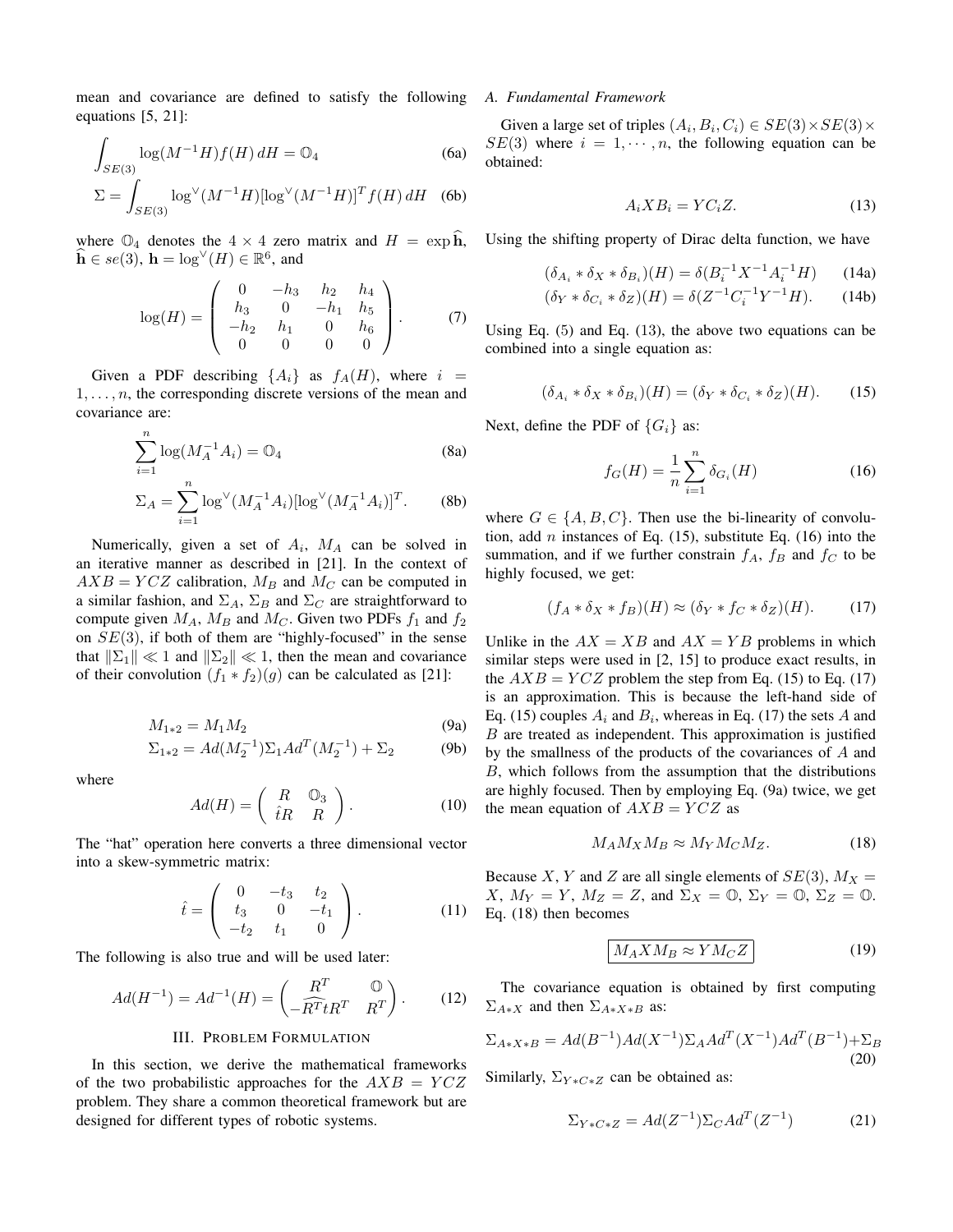Therefore, by equating Eq. [\(20\)](#page-2-7) and Eq. [\(21\)](#page-2-8), the covariance equation for  $AXB = YCZ$  becomes

$$
Ad(B^{-1})Ad(X^{-1})\Sigma_A Ad^T(X^{-1})Ad^T(B^{-1}) + \Sigma_B \approx
$$
  
 
$$
Ad(Z^{-1})\Sigma_C Ad^T(Z^{-1})
$$
 (22)

To simplify notation, we will treat subsequent approximations as equalities. In order to decompose Eq. [\(22\)](#page-3-0) into subequations, define the covariance matrix as

<span id="page-3-2"></span><span id="page-3-1"></span>
$$
\Sigma_H = \begin{pmatrix} \Sigma_H^1 & \Sigma_H^2 \\ \Sigma_H^3 & \Sigma_H^4 \end{pmatrix} \in \mathbb{R}^{6 \times 6} \tag{23}
$$

where  $H = A, B, C$  and  $\Sigma_H^i \in \mathbb{R}^{3 \times 3}$ . To simplify the notation, we define  $U = \hat{t}$ . Substitute Eq. [\(23\)](#page-3-1) into Eq. [\(22\)](#page-3-0) and one gets the upper left block as

<span id="page-3-3"></span>
$$
R_B^T R_X^T \Sigma_A^1 R_X R_B + \Sigma_B^1 = R_Z^T \Sigma_C^1 R_Z, \tag{24}
$$

and the lower right block as

$$
R_A^T R_X^T \Sigma_A^1 W_{XB}^T + R_B^T R_X^T \Sigma_A^2 R_X R_B + \Sigma_B^2 = R_Z^T \Sigma_C^1 R_Z U_Z^T + R_Z^T \Sigma_C^2 R_Z \tag{25}
$$

where  $W_{XB} := U_B R_B^T R_X^T + R_B^T U_X R_X^T$ . For convenience, we call Eq. [\(24\)](#page-3-2) the Sig-Rot equation and Eq. [\(25\)](#page-3-3) the Sig-Trans equation. Sig-Rot equation contains only the rotational information from the unknown matrices while Sig-Trans equation contains both the rotational and translational information. These two equations are not sufficient to solve the problem since Eq. [\(24\)](#page-3-2) contains only  $R_X$  and  $R_Z$ , and Eq. [\(25\)](#page-3-3) contains only  $t_X$  and  $t_Z$  in addition to the above two rotations, whereas Y is "lost" in the covariance equation. However, it turns out that by rearranging the order of  $X, Y$  and  $Z$ , similar equations to Eq. [\(24\)](#page-3-2) and Eq. [\(25\)](#page-3-3) can be obtained to solve for the unknown transformations.

There are a total of six variations of  $AXB = YCZ$  formulations. If we write  $AXB = YCZ$  as  $AXBZ^{-1}C^{-1}Y^{-1} = \mathbb{I}$ and premultiply by  $A^{-1}$  and postmultiply by A on both sides of the equation, we have  $XBZ^{-1}C^{-1}Y^{-1}A = \mathbb{I}$  which "moves" A from the left to the right. The same operation can be done in turn for X, B,  $Z^{-1}$ ,  $C^{-1}$  and  $Y^{-1}$  and these give a total of six variations, which can be converted back into the  $AXB = YCZ$  form as shown in the "Representation" column of Table [I](#page-4-0) .

For most  $AX = XB$  and  $AX = YB$  calibration solvers, a common approach is to solve for rotations first and then the solution of translations becomes easier. The  $AXB = YCZ$ probabilistic methods do this similarly, and thus we only list the Sig-Rot equations and leave out the Sig-Trans equations for the rest of the variations in Table [I.](#page-4-0) However, given the Sig-Rot equations, it is non-trivial to solve for  $R_X$ ,  $R_Y$  or  $R_Z$  due to the quadratic terms in Eq. [24.](#page-3-2) One can employ an exhaustive optimization approach on three Sig-Rot equations (e.g., No. 1,3,6 in Table [I\)](#page-4-0) to solve for  $R_X$ ,  $R_Y$  and  $R_Z$ simultaneously, but that requires one or several good initial guesses to reach the global minimum. We focus on designing methods that do not require initial guesses at all and it turns <span id="page-3-0"></span>out that this is achieved by employing the physical properties of the robotic systems as described in the next paragraph.

Note that for the three types of robotic systems described in Fig. [1,](#page-0-0) Fig. [2](#page-0-1) and Fig. [3,](#page-1-0) different types of constraints can be applied onto the datasets  $\{A_i\}$ ,  $\{B_i\}$  and  $\{C_i\}$ . For the multi-mobile robotic system, any two robot agents can remain static with the third agent moving freely. Or equivalently, any one of A, B and C can be fixed without fixing the other two. For the dual-arm and serial-parallel robotic systems, only A or  $C$  can be fixed without fixing the other two. This is because B describes the transformation between the marker frame and the camera frame, while  $A$  and  $C$  are solely determined using the forward kinematics of the robots. Hence it is very difficult to keep  $B$  constant while varying  $A$  and  $C$ . Hence in the next part, we present the frameworks for solving the calibration problem for each of these two types of systems.

## *B. Two Frameworks for AXB = YCZ Calibration*

Before presenting the two frameworks, we present Theorem 1 to simplify the computation of the mean and covariance of  $H^{-1}$ .

**Theorem 1** *If the mean and covariance are* M *and*  $\Sigma$  *for a PDF*  $f(H)$ , then the mean and covariance for  $f(H^{-1})$  are  $M^{-1}$  and  $Ad(M)\Sigma Ad<sup>T</sup>(M)$  respectively.

Please refer to the appendix for the proof. Theorem 1 provides a simple way to calculate the mean and covariance of  $f(H^{-1})$ , which is very useful due to the frequent calculations of PDFs on the inverses of  $\{A, B, C\}$ . Another equation extracted from Eq. [\(59\)](#page-7-1) is

$$
\Sigma_{K^{-1}} = R_K \Sigma_K R_K^T. \tag{26}
$$

which is useful when converting the Sig-Rot equations into the simplified versions shown in the last column of Table [I.](#page-4-0)

*1) Framework 1:* For the dual-arm and serial-parallel systems, we show that  $X$ ,  $Y$  and  $Z$  can be recovered without a priori knowledge of the correspondence between the data. This is achieved by fixing  $A$  and  $C$  to give datasets I and II respectively. When A is fixed, or equivalently  $A = A<sub>I</sub>$ , datasets  ${B_{Ii}}$  and  ${C_{Ij}}$  can be measured where  $i, j = 1, \dots, n$ . In addition, with the zero covariance constraints,  $\Sigma_{A_I} = \mathbb{O}$  and  $\Sigma_{A^{-1}_{I}} = R_{A_{I}} \Sigma_{A} R_{A_{I}}^{T} = \mathbb{O}$ , we can simplify Eq. [\(24\)](#page-3-2) to the  $\lim_{I \to \infty}$ 

$$
\Sigma_{B_I}^1 = R_Z^T \Sigma_{C_I}^1 R_Z. \tag{27}
$$

<span id="page-3-4"></span>However, note that the zero constraint on  $\Sigma_{A_I}$  applies to neither Rep.3 nor Rep.6, where Rep.3 and Rep.6 denote the No.3 and No.6 Representation equations in Table [I](#page-4-0) respectively. When  $A$  is fixed to  $A<sub>I</sub>$ , the right hand side of Rep.6, namely  $Y^{-1}A_IX$ , becomes a single "point" on  $SE(3)$ , whereas both  $C_{Ii}$  and  $B_{Ij}^{-1}$  are PDFs on  $SE(3)$ . The corresponding convolution equation of Rep.6 becomes

$$
(f_{C_I} * \delta_Z * f_{B_I^{-1}})(H) \approx (\delta_{Y^{-1}} * \delta_{A_I} * \delta_X)(H). \tag{28}
$$

which does not hold because the convolution of PDFs is a general PDF instead of a Dirac delta function. Therefore, the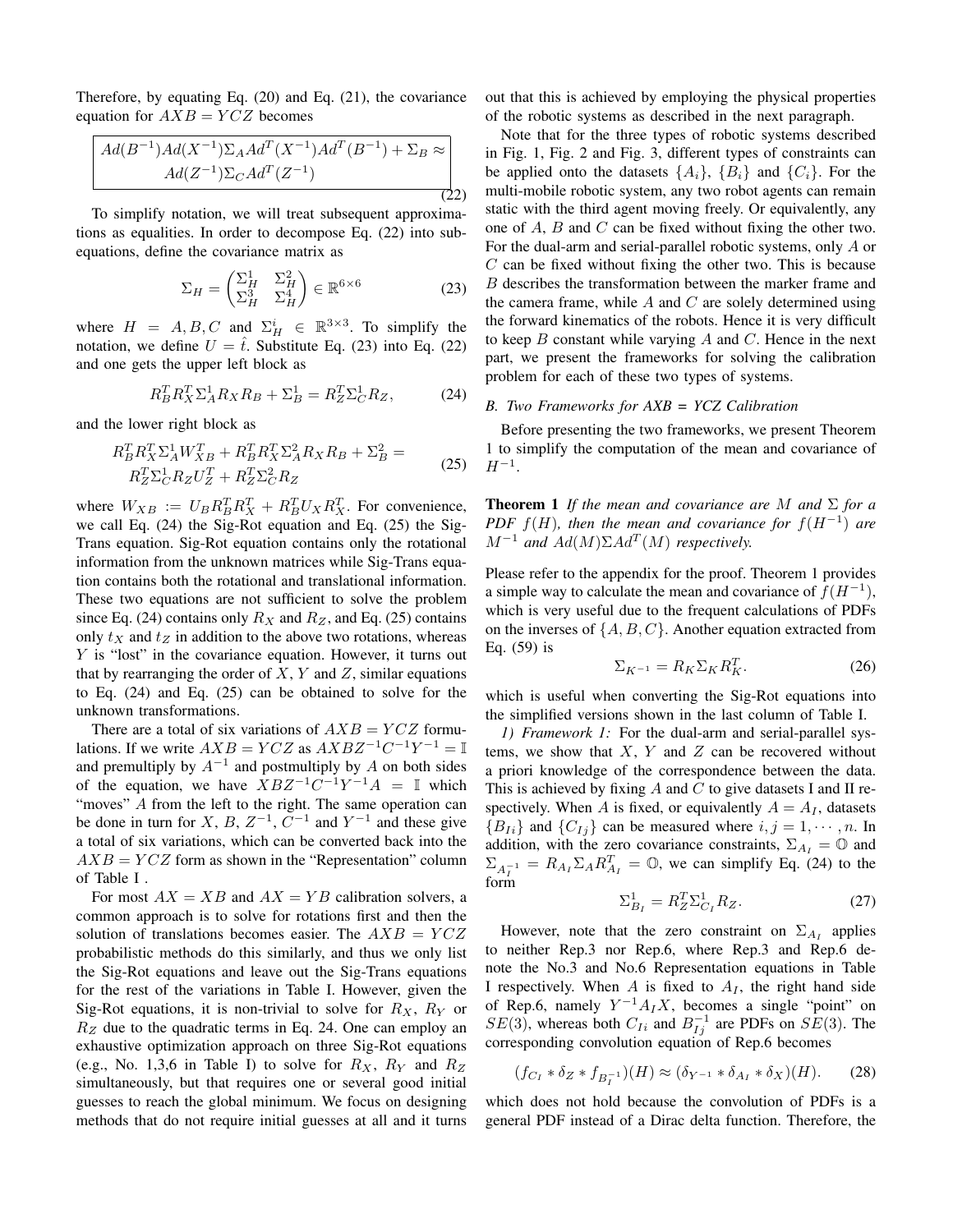<span id="page-4-0"></span>

| No. | Representation                            | Sig-Rot                                                                                                        |                | Simplified Sig-Rot                              |  |
|-----|-------------------------------------------|----------------------------------------------------------------------------------------------------------------|----------------|-------------------------------------------------|--|
|     | $AXB = YCZ$                               | $R_B^T R_X^T \Sigma_A^1 R_X R_B + \Sigma_B^1 = R_Z^T \Sigma_C^1 R_Z$                                           | $\overline{A}$ | $\Sigma_B^1 = R_Z^T \Sigma_C^1 R_Z$             |  |
|     | $A^{-1}YC = XBZ^{-1}$                     | $R_C^T R_Y^T \Sigma_{A-1}^1 R_Y R_C + \Sigma_C^1 = R_{Z-1}^T \Sigma_B^1 R_{Z-1}$                               |                |                                                 |  |
|     | $BZ^{-1}C^{-1} = X^{-1}A^{-1}Y$           | $R_{C^{-1}}^T R_{Z^{-1}}^T \Sigma_B^1 R_{Z^{-1}} R_{C^{-1}} + \Sigma_{C^{-1}}^1 = R_Y^T \Sigma_{A^{-1}}^1 R_Y$ | B              | $R_C\Sigma_C^1R_C^T=R_Y^TR_A\Sigma_A^1R_A^TR_Y$ |  |
|     | $B^{-1}X^{-1}A^{-1} = Z^{-1}C^{-1}Y^{-1}$ | $R_{A-1}^T R_{X-1}^T \Sigma_{B-1}^1 R_{X-1} R_{A-1} + \Sigma_{A-1}^1 = R_{Y-1}^T \Sigma_{C-1}^1 R_{Y-1}$       |                |                                                 |  |
|     | $C^{-1}Y^{-1}A = ZB^{-1}X^{-1}$           | $R_{A}^{T}R_{Y-1}^{T}\Sigma_{C^{-1}}^{1}R_{Y-1}R_{A} + \Sigma_{A}^{1} = R_{X-1}^{T}\Sigma_{B-1}^{1}R_{X-1}$    | $\mathcal{C}$  | $R_B \Sigma_B^1 R_B^T = R_X^T \Sigma_A^1 R_X$   |  |
| 6   | $CZB^{-1} = Y^{-1}AX$                     | $R_{B-1}^T R_Z^T \Sigma_C^1 R_Z R_{B-1} + \Sigma_{B-1}^1 = R_X^T \Sigma_A^1 R_X$                               |                |                                                 |  |

TABLE I: The simplified Sig-Rot equations after fixing  $A, B$  or  $C$ 

underlying constraint of every convolution equation is that there should be at least one non-trivial PDF on both sides of the equation, and we call it the balanced-PDF constraint. The zero covariance constraint can only be applied to the Sig-Rot equation whose corresponding convolution equation satisfies the balanced-PDF constraint.

As shown in [\[2\]](#page-8-7),  $\Sigma_B^1$  and  $\Sigma_C^1$  have the same eigenvalues due to the fact that Eq. [\(27\)](#page-3-4) is a similarity transformation between  $\Sigma_B^1$  and  $\Sigma_C^1$ . Calculate the eigendecomposition of  $\Sigma_B$  and  $\Sigma_C$ as  $\Sigma_B^1 = \overline{Q}_B \Lambda Q_B^T$  and  $\Sigma_C^1 = Q_C \Lambda Q_C^T$  where  $\Lambda$  denotes the diagonal matrix. Substitute these two equations into Eq. [\(27\)](#page-3-4), and we have

<span id="page-4-1"></span>
$$
\Lambda = Q_B^T R_Z^T Q_C \Lambda Q_C^T R_Z Q_B = Q \Lambda Q^T.
$$
 (29)

According to [\[2\]](#page-8-7), the special structure of Eq. [\(29\)](#page-4-1) gives four solutions for  $Q$ . Thus, we also get four candidates of  $R_Z$  as:

$$
R_Z = Q_{C_I} Q Q_{B_I}^T.
$$
\n(30)

For the translation part  $t_Z$ , Eq. [\(25\)](#page-3-3) can be simplified as

$$
\Sigma_{B_I}^2 = R_Z^T \Sigma_{C_I}^1 R_Z U_Z^T + R_Z^T \Sigma_{C_I}^2 R_Z \tag{31}
$$

and  $t_Z = U_Z^{\vee}$  can be solved directly.

Similarly, when fixing  $C \equiv C_{II}$ ,  $\Sigma_{C_{II}} = \Sigma_{C_{II}^{-1}} = \mathbb{O}$ , the Sig-Rot equation for Rep.6 (denoted as Sig-Rot.6) becomes

$$
\Sigma_{B_{II}^{-1}}^1 = R_X^T \Sigma_{A_{II}}^1 R_X.
$$
 (32)

Recall that this leads to an equation with structure similar to Eq.  $(29)$  and so  $Q$  has four possibilities, and the four candidates of  $R_X$  can be calculated as

$$
R_X = Q_{A_{II}} Q Q_{B_{II}}^T
$$
 (33)

There are two possible methods to recover  $Y$ . One method is to apply  $\Sigma_C^1 = \mathbb{O}$  to Sig-Rot.2 to get

$$
R_C^T R_Y^T \Sigma_{A^{-1}}^1 R_Y R_C = R_{Z^{-1}}^T \Sigma_B^1 R_{Z^{-1}},\tag{34}
$$

and hence we obtain a total of sixteen candidates of  $R<sub>Y</sub>$  that are based on the candidates of  $Q$  and  $R_Z$ :

$$
R_Y = Q_{A^{-1}} \mathcal{Q} Q_B^T R_Z^T R_C^T. \tag{35}
$$

The other method is to employ the mean equations to recover Y using the candidates of  $X$  and  $Z$  as

$$
Y = A_I X M_{B_I} Z^{-1} M_{C_I}^{-1}
$$
 (36)

and

$$
Y = M_{A_{II}} X M_{B_{II}} Z^{-1} C_{II}^{-1}
$$
 (37)

Hence the second approach gives a total of  $16+16 = 32$  candidates of  $Y$ . When numerically simulating the two approaches above, the second approach is better in terms of generating candidates of  $Y$  that are closer to the ground truth, whereas the first one is more likely to result in candidates far from the true  $Y$ .

The solution for  $t_Z$  and  $t_X$  becomes trivial once  $R_Z$  and  $R_X$ are known. Using the second approach to compute  $Y$ , we will have a total of  $4 \times 4 \times 32 = 512$  combinations of  $\{X, Y, Z\}$ . In order to filter out the best combination among the 512 choices, the two datasets can be used to minimize an objective function. For simplicity, let  $M_{L_I} = A_I X_i M_{B_I}$ ,  $M_{R_I} = Y_j M_{C_I} Z_k$ ,  $M_{L_{II}} = M_{A_{II}} X_i M_{B_{II}}$  and  $M_{R_{II}} = Y_j C_{II} Z_k$ .

It turns out that the objective function is critical in getting an optimal  $X, Y, Z$  consistently out of the possible 512 candidates. We tried a few functions and found that this function

$$
\min || \log^{\vee} (R_{M_{L_I}}^T R_{M_{R_I}}) ||_2 + || \log^{\vee} (R_{M_{L_{II}}}^T R_{M_{R_{II}}}) ||_2
$$
  

$$
w \cdot || t_{M_{L_I}} - t_{M_{R_I}} ||_2 + w \cdot || t_{M_{L_{II}}} - t_{M_{R_{II}}} ||_2
$$
 (38)

where  $i = 1, ..., 4, j = 1, ..., 4, k = 1, ..., 32$  has the highest success rate of picking the optimal  $X, Y, Z$ . Here w is the weighting factor and can be varied depending on the precision requirement on rotation and translation. Different  $X, Y, Z$  will be selected given different w, and we settled on  $w = 1.5$  for the simulation.

*2) Framework 2:* For the multi-robot hand-eye calibration problem, a less restrictive approach exists to solve for  $X, Y$ and  $Z$ . In addition to fixing  $A$  or  $C$ , we can also fix  $B$ , and this will produce three datasets that are labeled as follows.

Dataset I:  $A = A_I$  with  $\{B_{Ii}\}\$  and  $\{C_{Ij}\}\$ 

$$
\Sigma_B^1 = R_Z^T \Sigma_C^1 R_Z. \tag{39}
$$

Dataset II:  $B = B_{II}$  with  $\{A_{IIi}\}\$  and  $\{C_{IIj}\}\$ 

$$
\Sigma_{C^{-1}}^1 = R_Y^T \Sigma_{A^{-1}}^1 R_Y. \tag{40}
$$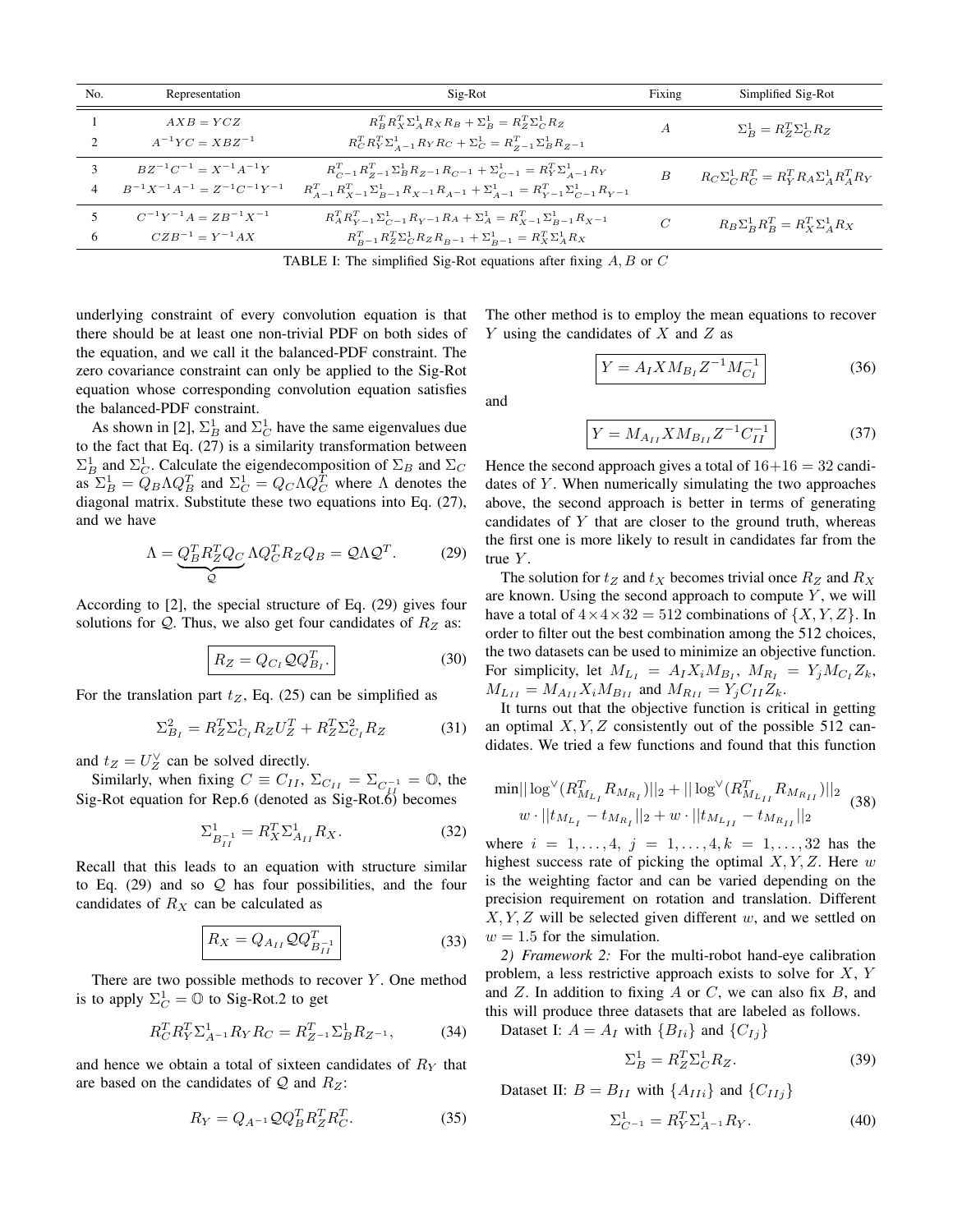Dataset III:  $C = C_{III}$  with  $\{A_{IIIi}\}$  and  $\{B_{IIIj}\}$ 

$$
\Sigma_{B^{-1}}^1 = R_X^T \Sigma_A^1 R_X. \tag{41}
$$

Under this situation,  $X$ ,  $Y$  and  $Z$  are solved independently and there are a total of  $4 \times 4 \times 4 = 64$  combinations of solutions. By letting  $M_{L_{III}} = M_{A_{III}} X_i M_{B_{III}}$  and  $M_{R_{III}} =$  $Y_iC_{III}Z_k$ , we can form the following objective function using all 3 datasets:

$$
\min || \log^{\vee} (R_{M_{L_I}}^T R_{M_{R_I}})||_2 + || \log^{\vee} (R_{M_{L_{II}}}^T R_{M_{R_{II}}})||_2
$$
  
\n
$$
|| \log^{\vee} (R_{M_{L_{III}}}^T R_{M_{R_{III}}})||_2 + w \cdot ||t_{M_{L_I}} - t_{M_{R_I}}||_2 + w \cdot ||t_{M_{L_{II}}} - t_{M_{R_{III}}}||_2
$$
  
\n
$$
w \cdot ||t_{M_{L_{II}}} - t_{M_{R_{II}}}||_2 + w \cdot ||t_{M_{L_{III}}} - t_{M_{R_{III}}}||_2
$$
  
\nwhere  $i = 1, \dots, 4, j = 1, \dots, 4$  and  $k = 1, \dots, 4$ . (42)

#### IV. NUMERICAL SIMULATION

<span id="page-5-0"></span>In this section, we compared our probabilistic approaches numerically with the existing methods in the literature. For convenience, we called the probabilistic methods presented in Framework 1 and Framework 2, *Prob1* and *Prob2* respectively. In [\[23\]](#page-8-2), two approaches were proposed for solving the  $AXB = YCZ$  problem: one is called the *DK* method while the other is the *PN* method. In [\[20\]](#page-8-0), a simultaneous  $AXB = YCZ$  solver was introduced and we call it *Wang* in this paper. Note that all of the three methods in the literature require a priori knowledge of the exact correspondence between the datasets  $\{A_i\}$ ,  $\{B_i\}$  and  $\{C_i\}$ , and in this section we refer to them as the "traditional methods". We performed numerical simulations on both the traditional and probabilistic methods to show that: 1) probabilistic approaches showed superior performance when dealing with data that has little or no correspondence compared to traditional solvers; 2) *Prob2* performed better than *Prob1* when the former had complete datasets.

There are several things to pay attention to when comparing the probabilistic approaches with the traditional methods. Firstly, *PN* is an unconstrained nonlinear optimization algorithm which requires multiple initial guesses of  $X, Y$  and  $Z$  to achieve an almost global minimum solution. Secondly, *Wang* is a least-squares-based search algorithm that requires good initial guesses of at least two of  $R_X$ ,  $R_Y$  and  $R_Z$ . Thirdly, both of them are simultaneous approaches meaning that none of A, B or C needs to be fixed during the calibration process. Lastly,  $DK$  is a separable method requiring  $A$  or  $C$  to be fixed during the calibration process. However, no initial guesses are needed to obtain the final result.

## *A. Data Generation and Error Metrics*

In order to compare all of the five  $AXB = YCZ$  solvers together, we generated the simulated datasets as follows. First, we fixed A such that  $A = A_I$ , and  $\{B_{I_i}\}\$ are given by

$$
B_{Ii} = \exp(\hat{\delta}_i) B_{I0} \tag{43a}
$$

$$
\delta_i \in \mathcal{N}(\mathbf{0}; \Sigma) \subset \mathbb{R}^6 \tag{43b}
$$

where the mean  $\mu = 0 \in se(3)$ , the covariance matrix  $\Sigma = \sigma_{data} \mathbb{I}_6 \in \mathbb{R}^{6 \times 6}$  and  $i = 1, 2, ..., 100$ . The hat operator ˆ converts a 6 by 1 vector into its corresponding Lie algebra in se(3). Given the ground truth of X, Y and Z,  $\{C_{Ii}\}\$ is generated by

$$
C_{Ii} = Y^{-1} A_I X B_{Ii} Z^{-1}, \t\t(44)
$$

and we call this dataset I.

Then, we generated dataset II where we fixed  $C$  such that  $C = C_{II}$ , and generated  $B_{IIi}$  and  $A_{IIi}$  in a similar fashion:

$$
B_{IIi} = \exp(\hat{\delta}_i) B_{II0}
$$
 (45a)

$$
A_{IIi} = Y C_{II} Z B_{IIi}^{-1} X^{-1}
$$
 (45b)

Lastly, dataset III was obtained by fixing B such that  $B =$  $B_{III}$ , and  $\{A_{IIIi}\}\$ ,  $\{C_{IIIi}\}\$  were given by

$$
A_{IIIi} = \exp(\hat{\delta}_i) A_{III0}
$$
 (46a)

$$
C_{IIIi} = Y^{-1} A_{III} X B_{IIi} Z^{-1}.
$$
 (46b)

In each dataset, the number of measurement data for  $A, B, C$ is 100, i.e.  $i = 1, \ldots, 100$ . Note that there were a total of three datasets but only the first two could be applied on *DK* and *Prob1* methods, but all three sets could be used by *PN*, *Wang* and *Prob2* methods. In order to compare the methods, the datasets being passed into each method are indicated by checkmarks in Table [II.](#page-5-1) The recovered  $X$ ,  $Y$  and  $Z$  were compared with the actual transformations using the following metrics for the errors in rotation and translation:

$$
Error(R_H) = || \log^{\vee} (R_{H_{\text{solved}}}^T R_{H_{\text{true}}}) ||
$$
\n(47a)

$$
Error(t_H) = ||t_{H_{\text{solved}}} - t_{H_{\text{true}}}|| / ||t_{H_{\text{true}}}|| \qquad (47b)
$$

where  $H = X, Y, Z$ .

<span id="page-5-1"></span>

|   | Dataset                               | Prob1 | Prob2 | Wang | PN | DК |
|---|---------------------------------------|-------|-------|------|----|----|
|   | $A_I, \{B_{Ii}\}, \{C_{Ii}\}\$        |       |       |      |    |    |
| П | $C_{II}, \{B_{IIi}\}, \{A_{IIi}\}\$   |       |       |      |    |    |
| Ш | $B_{III}, \{A_{IIIi}\}, \{C_{IIIi}\}$ |       |       |      |    |    |
|   |                                       |       |       |      |    |    |

TABLE II: Datasets used on each method

#### *B. Simulation and Discussion*

To compare all the five algorithms comprehensively, we performed numerical simulations by varying

- 1) the scrambling rate  $r$ ,
- 2) standard deviation  $\sigma_{data}$  for generating the measurement data,
- 3) noise level  $\sigma_{noise}$ .

For each set of conditions, we ran 10 trials and plotted the average error of the computed  $X, Y, Z$  from the true values. For experiments (2) and (3) the range of the errors were very big across all the methods. Hence we used the logarithm scale for the vertical axis in Fig. [\(5\)](#page-6-0), Fig. [\(6\)](#page-6-1) and Fig. [\(7\)](#page-6-2).

First, given the three sets of  $\{A\}$ ,  $\{B\}$  and  $\{C\}$ , we scrambled  $B_{Ii}$ ,  $A_{IIi}$ ,  $C_{IIIi}$  up to a certain percentage r where  $r = 0\%, 20\%, 40\%, 60\%, 80\%, 100\%$ . We set  $\sigma_{data} = 0.02$  to generate the original datasets  $A$ ,  $B$  and  $C$ . 10 trials were run for each algorithm at each scrambling rate  $r$ , and the average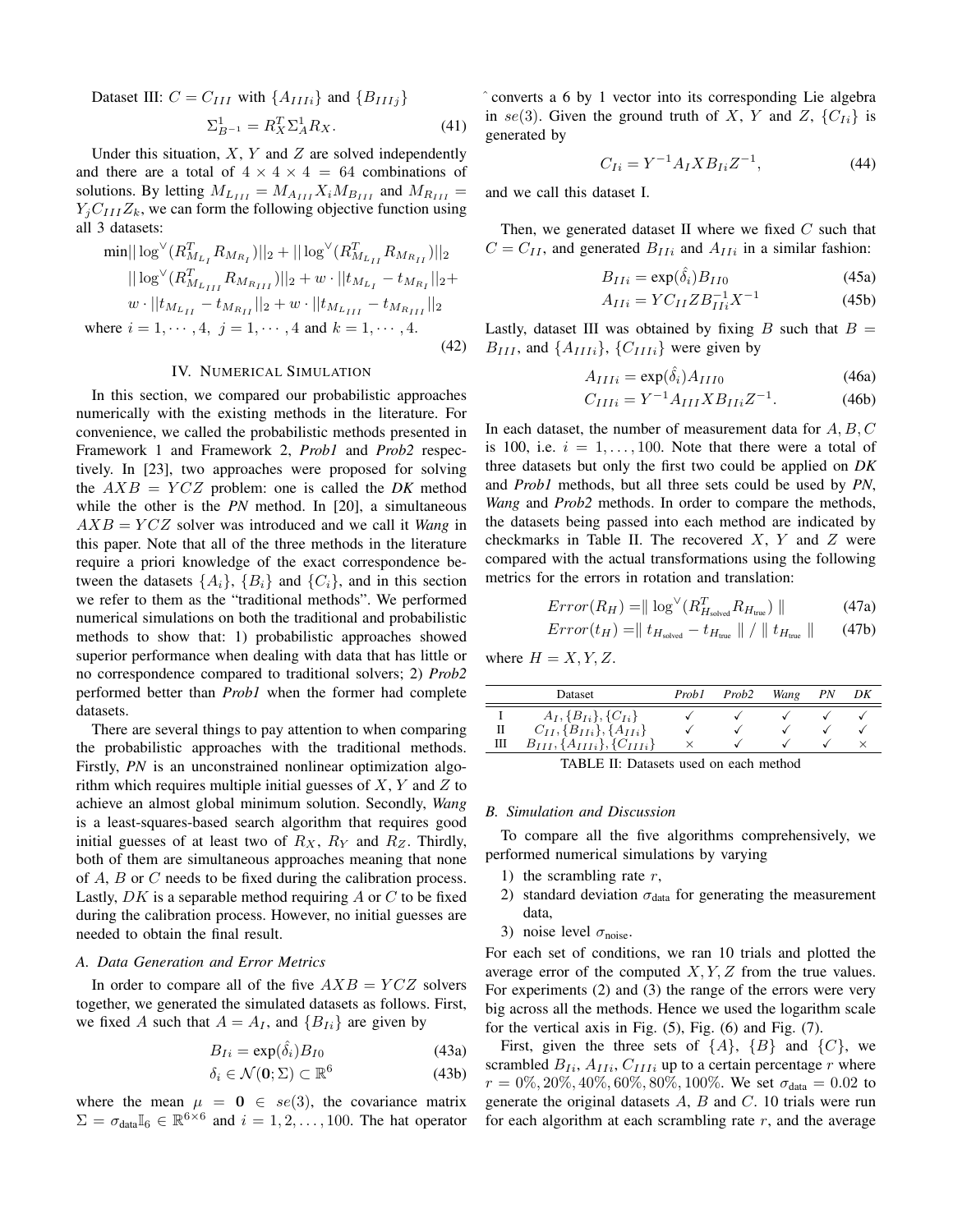<span id="page-6-3"></span>



<span id="page-6-0"></span>

<span id="page-6-1"></span>

<span id="page-6-2"></span>

errors in rotation and translation were plotted as in Fig. [\(4\)](#page-6-3). It can be seen that the rotation and translation errors of both *Prob1* and *Prob2* remain close to zero despite the scrambling rate r increasing, while the errors of *DK*, *PN* and *Wang* either diverged quickly or blew up in the beginning. This showed the outstanding performance of the probabilistic approaches when dealing with data streams that had missing correspondence information. In addition, no initial estimates of any kind were needed to calculate  $X$ ,  $Y$  and  $Z$ .

Next, we varied the datasets with different values of  $\sigma_{data}$ where  $\sigma_{data} = \{0.02, 0.04, 0.06, 0.08, 0.1\}$  and  $r = 1\%$ . As shown in Fig. [\(5\)](#page-6-0), as the standard deviation  $\sigma_{data}$  increased, both the rotation and translation errors increased. This was consistent with the assumption on the datasets that they should be "highly focused". Moreover, *Prob2* gave smaller rotation and translation errors compared to *Prob1*, when all three datasets were available. This meant that although *Prob1* can be applied to a broader scope of robotic systems, *Prob2* is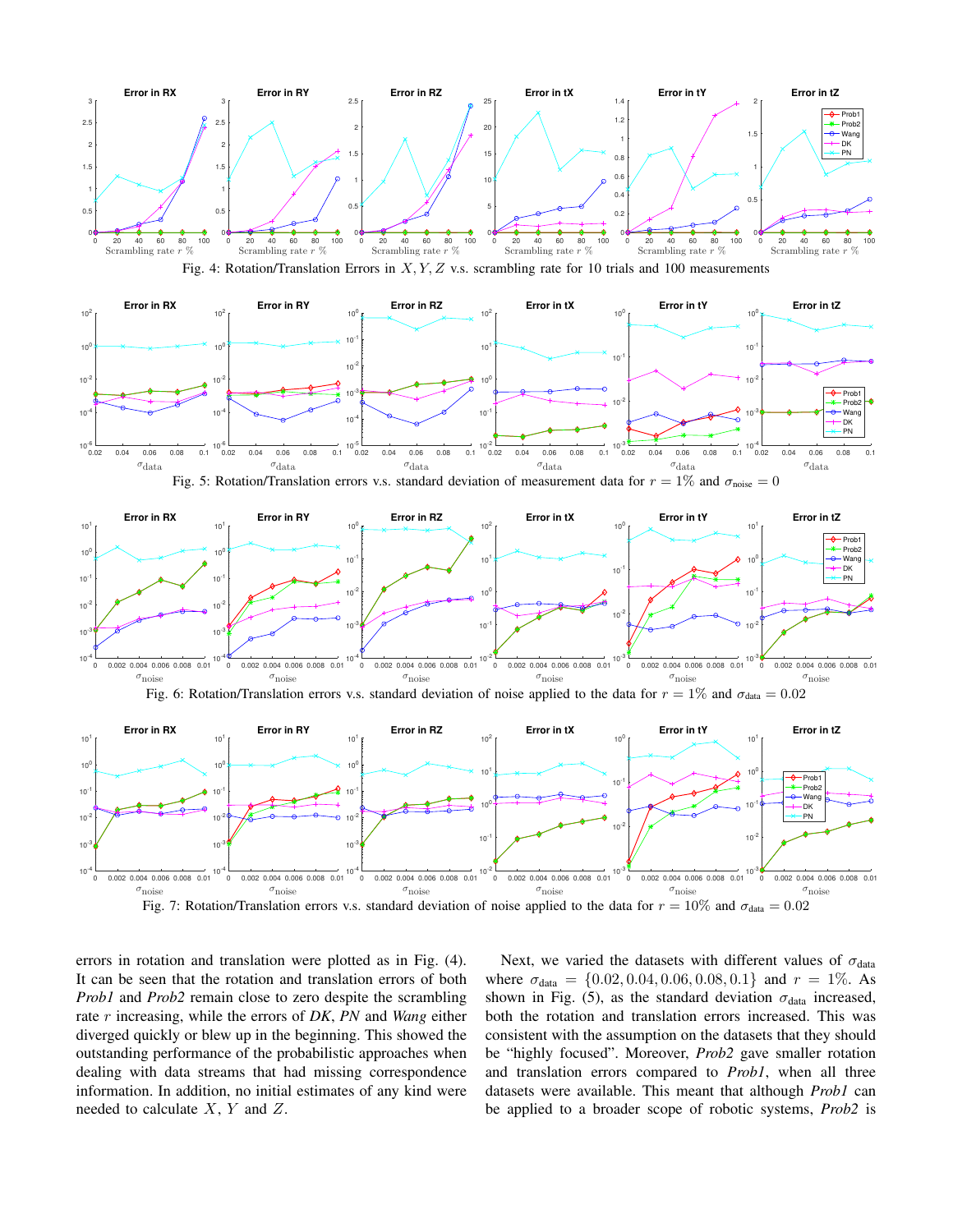preferable if the system allowed the acquisition of complete datasets. This is important because candidates of  $Y$  can affect the picking of both  $X$  and  $Z$ . If no  $Y$  is close to its ground truth, it is possible to pick the wrong  $X$  and  $Z$  even when there are some candidates very close to their ground truths. Besides, the performance of the probabilistic methods in general are comparable to or better than the traditional methods even when the scrambling rate is as low as 1%.

In the real world, data gathered from experiments are usually noisy, and it is interesting to see how the five algorithms perform with noisy and scrambled data. In Fig. [\(6\)](#page-6-1) and Fig. [\(7\)](#page-6-2), we fixed the standard deviation for generating the datasets as  $\sigma_{data} = 0.02$ . For a homogeneous matrix H, we apply noise with zero mean and standard deviation  $\sigma_{\text{noise}} = \{0, 0.002, 0.004, 0.006, 0.008, 0.01\}$  to get a noisy  $H_{\text{noise}} = \hat{H} \exp(\hat{\delta}), \ \delta \in \mathcal{N}(\mathbf{0}; \Sigma)$ , where the covariance matrix  $\Sigma = \sigma_{noise} \mathbb{I}_6 \in \mathbb{R}^{6 \times 6}$ . The scrambling rate in Fig. [\(6\)](#page-6-1) is  $r = 1\%$  and the scrambling rate in Fig. [\(7\)](#page-6-2) is  $r = 10\%$ . There are several observations from these two figures.

- 1) Probabilistic methods deteriorate relatively faster than the traditional methods when the scrambling rate is very low, in this case  $r = 1\%$ .
- 2) The probabilistic methods become closer or much better than the traditional methods when the scrambling rate increases from  $1\%$  to  $10\%$ , despite the effects of noise.
- 3) For traditional methods, the scrambling rate was the dominant factor on the errors of the solved  $X, Y$  and  $Z$ when it is large enough. As in Fig. [\(7\)](#page-6-2), when  $r = 10\%$ , the performance of the traditional methods only fluctuated within a small range despite the increasing noise.

#### <span id="page-7-0"></span>V. CONCLUSION AND FUTURE WORK

Motivated by problems that arise in multi-robot systems, in this paper we proposed two probabilistic approaches to solve the  $AXB = YCZ$  calibration problem for the case where partial or all correspondence information between the datasets was lost. Numerical simulations were performed to show the outstanding performance of the probabilistic approaches over the traditional  $AXB = YCZ$  solvers that demand exact correspondence among the datasets. In addition, the probabilistic approaches did not require initial estimates which made the calibration process easier. We compared the performance between the two probabilistic approaches and showed that given complete datasets, *Prob2* gave better R<sup>Y</sup> and  $t_Y$ . However, *Prob1* required fewer datasets and had wider applications. Possible future work includes deriving a simultaneous probabilistic approach that can deal with scrambled data obtained without fixing any degrees of freedom in the system. It is also worthwhile to check the performance of the current probabilistic approaches in real world applications.

## <span id="page-7-2"></span>APPENDIX

## *A. Proof for Theorem 1*

*Proof:* Let  $f'(H) = f(H^{-1})$  whose mean and covariance are  $M'$  and  $\Sigma'$  satisfying the following equations

$$
\int_{SE(3)} \log(M'^{-1}H) f'(H) dH = \mathbb{O}
$$
 (48)

and

$$
\Sigma' = \int_{SE(3)} \log^{\vee} (M'^{-1}H) [\log^{\vee} (M'^{-1}H)]^T f'(H) dH.
$$
\n(49)

After a simple substitution, Eq.[\(48\)](#page-7-2) becomes

<span id="page-7-3"></span>
$$
\int_{SE(3)} \log(M'^{-1}H)f(H^{-1})dH = 0.
$$
 (50)

Next, set  $K = H^{-1}$  and use the invariance of integration under inversion, Eq. [\(50\)](#page-7-3) becomes:

$$
\int_{SE(3)} \log(M'^{-1}K^{-1}) f(K) dK = \mathbb{O}.
$$
 (51)

Premultiply  $M'$  and postmultiply  $M'^{-1}$  on both sides of the equation to get

<span id="page-7-4"></span>
$$
\int_{SE(3)} \log(K^{-1}M'^{-1}) f(K) dK = \mathbb{O}
$$
 (52)

by using the property

$$
H_1(\log H_2)H_1^{-1} = \log(H_1 H_2 H_1^{-1}).
$$
\n(53)

Eq.[\(52\)](#page-7-4) can be further written as

$$
\int_{SE(3)} \log(M'K) f(K) dK = \mathbb{O},\tag{54}
$$

given  $\log(H^{-1}) = -\log H$ . This shows that  $M' = M^{-1}$ . By definition, covariance  $\Sigma'$  will be

$$
\Sigma' = \int_{SE(3)} \log^{\vee} (M'^{-1}H) [\log^{\vee} (M'^{-1}H)]^T f(H^{-1}) dH
$$
\n(55)

which becomes

$$
\Sigma' = \int_{SE(3)} \log^{\vee} (MK^{-1}) [\log^{\vee} (MK^{-1})]^T f(K) dK \quad (56)
$$

under a change of variables and substitution of  $M' = M^{-1}$ . Knowing that

$$
Ad(H_1) \log^{\vee}(H_2) = \log^{\vee}(H_1 H_2 H_1^{-1})
$$
  

$$
\log^{\vee}(K^{-1}M) = -\log^{\vee}(M^{-1}K)
$$
 (57)

$$
Ad(M^{-1})\Sigma' Ad^{T}(M^{-1}) =
$$
  

$$
\int_{SE(3)} \log^{\vee} (K^{-1}M)[\log^{\vee} (K^{-1}M)]^{T} f(K) dK
$$
 (58)

<span id="page-7-1"></span>so that

$$
Ad(M^{-1})\Sigma' Ad^T(M^{-1}) = \Sigma
$$
 (59)

which, after inversion of the *Ad* matrices, completes the proof.